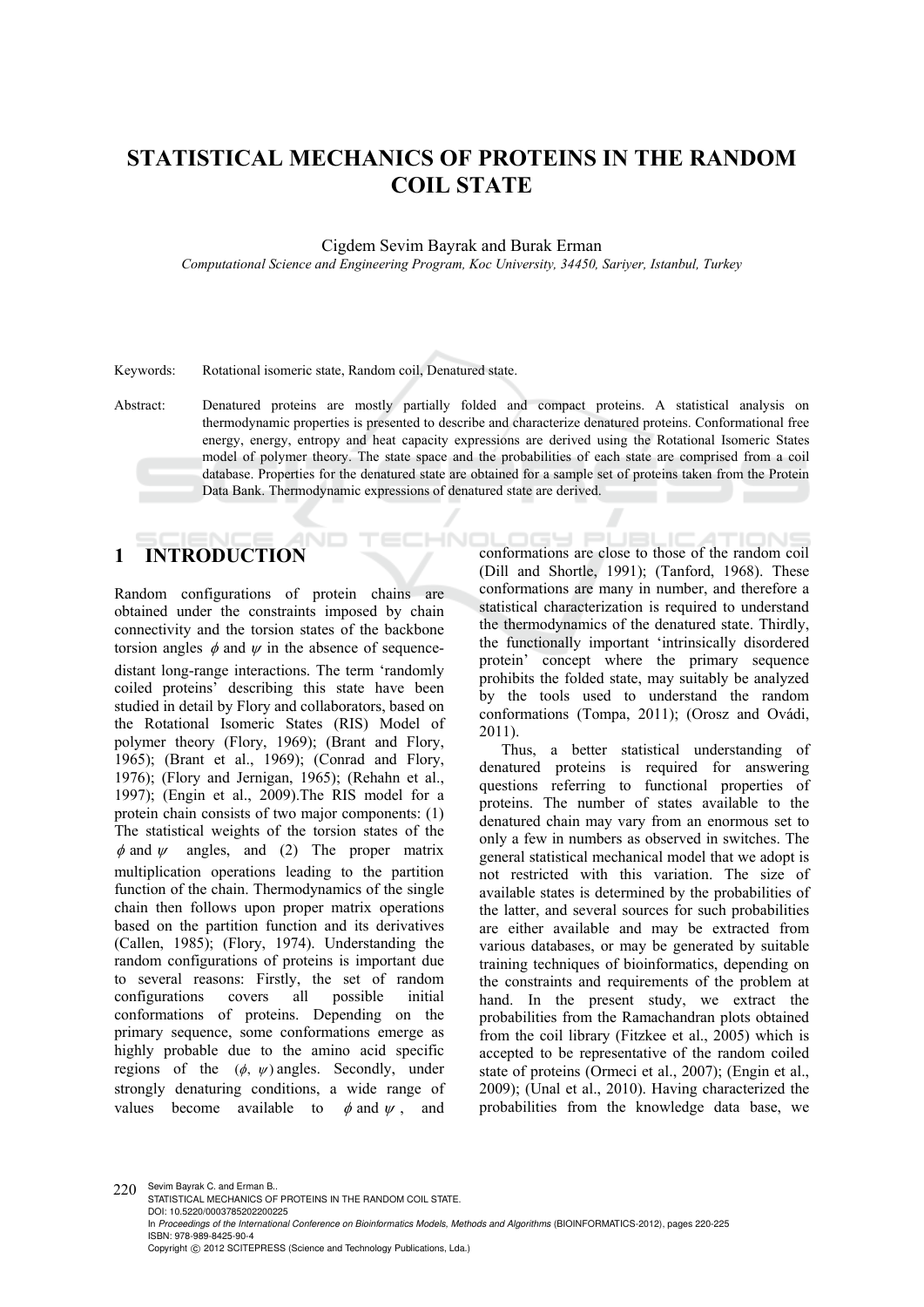apply the matrix multiplication technique to obtain the partition function, and the thermodynamic functions such as energy, entropy and heat capacity for the denatured state. Finally we present random coil results for thermodynamic functions for several proteins whose primary sequences are chosen from the Protein Data Bank.

# **2 STATISTICAL EVALUATION**

A denatured protein assumes a multitude of conformations, each subject to a certain probability determined by the configurational features of the residues which are either of local or nonlocal nature. Local effects result from interactions among neighboring amino acids along the chain. We refer to this state the random coiled state of the protein. Determination of the conformation of a chain using near neighbor interactions only reduces the problem to a Markov process. Nonlocal effects are those among residues separated by more than two residues along the chain. Having adopted the probabilities from the coil library, where the sequence-distant long-range interaction are absent because secondary or tertiary structures are lacking, is a good approximation to the Markov nature of the coiled state.

Markov statistics of denatured proteins have an important place in protein statistics in general, because: (i) This is the first approximation to the difficult problem of non-Markov behavior, (ii) Markov behavior is responsible for a large body of observed phenomena, (iii) There is already a powerful and successful Markov model of characterizing the conformations of polymers, i.e., the Rotational Isomeric States (RIS) model that has been studied in some detail. The specific aim of the present paper is to extend the RIS model to calculate the thermodynamic properties of denatured chains using data generated from the denatured components of chains from the PDB.

Rotational Isomeric State (RIS) formalism (Flory, 1969) replaces the continuous distribution of backbone torsion angles by a distribution over several discrete states, and integrals over the energy surface are approximated by summations over these states. The native state of a protein is obtained when each torsion angle selects a single unique value. Two torsion angles around the alpha carbon,  $C^{\alpha}$ , describe the local conformation of a residue. The Flory isolated pair hypothesis suggests that each pair of torsion angles is independent of the angles

occupied by neighboring pairs (Brant and Flory, 1965); (Flory, 1969). Rose and coworkers. Zaman et al., (2003), Jha et al., (2005) and Keskin et al., (2004), Esposito et al., (2005) and Colubri et al., (2006) showed the existence of significant correlations between neighboring torsion angle pairs. In a recent work it has been shown that the usage of  $(\psi_i, \phi_{i+1})$  provides more information on backbone behavior as opposed to independent usage of residues (Lennox et al., 2009).

Some values of torsion angles are more favorable than others, and different amino acid types have different propensities to occur in different angles (Karplus, 1996). The dependence between the torsion states of two neighboring residues is a function of the type of the residues (Keskin et al., 2004). We elaborate further on this point in discussing the construction of energy maps below.



Figure 1: Torsion angles of the i<sup>th</sup> amino acid.

The frequency of occurrence of a given amino acid at a given torsion state leads to the probabilities. For calculations of the random denatured conformations of proteins, a coil library serves as the source of information where torsion angle data is taken from the set of amino acids those are not in helical or beta structures. In this paper, we use the Rose Protein Coil Library (Fitzkee et al., 2005).

### **2.1 States**

The backbone torsion angles for the ith amino acid are shown in Figure 1. Each bond can assume different angles, with different preferences. Each residue has three torsion angles,  $\phi$ ,  $\psi$ , and  $\omega$ . The occurrence of a residue in a given  $\phi$  and  $\psi$  state, irrespective of its type is presented in Figure 1. An examination of this figure shows that the choice of isomeric states for the  $\phi$  and  $\psi$  angles is more complicated than the choice in synthetic polymer applications. In the latter, usually there are a few states like trans, gauche+ and gauche-, and their combinations for two successive bonds along the chain. In the protein case, there are several discrete states centered on different regions for the successive  $\phi$  and  $\psi$  angles, and for different amino acids.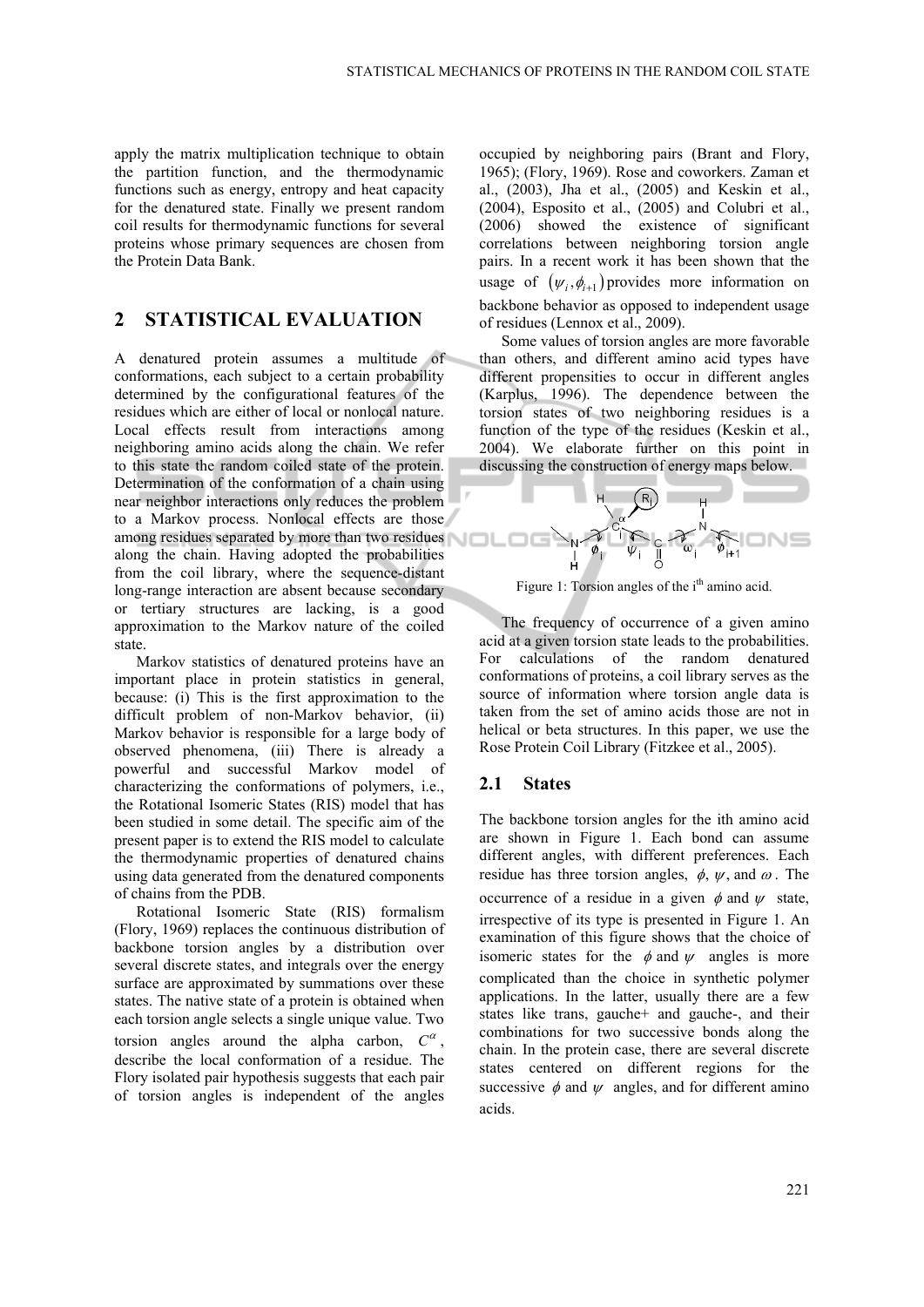We construct state probabilities over the Ramachandran map for each residue. 13 states are identified for the following  $\phi$  axis intervals: (-180,-150), (-150,-120), (-120,-105), (-105,-75), (-75,-40),  $(-40,-20)$ ,  $(-20,-10)$ ,  $(-10,30)$ ,  $(30,70)$ ,  $(70,105)$ , (105,130), (130,155), (155,180). The corresponding intervals over  $\psi$  axis are: (-180,-160), (-160,-135), (-135,-105), (-105,-75), (-75,-40), (-40,-15), (-15, 20), (20, 60), (60, 90), (90,110), (110,130), (130,160). For the  $\omega$  angle, there are two states, one is either (-180,-160) or (160,180), and the other is (-20, 20). The states chosen in this manner are representative of the regions given by Karplus (1996) and also in (Unal et al., 2009). Thus, we identified 13 states for the angle  $\phi$ , 13 states for  $\psi$ , and 2 states for  $\omega$  as rotational isomeric states.

# **2.2 State Probabilities**

The pair wise dependent probabilities of observed states of angles are defined as

$$
P_X(\phi_i, \psi_i) = N_X(\phi_i, \psi_i)/\sum N_X
$$
  
\n
$$
P_X(\psi_i, \omega_i) = N_X(\psi_i, \omega_i)/\sum N_X
$$
  
\n
$$
P_{XY}(\omega_i, \phi_{i+1}) = N_{XY}(\omega_i, \phi_{i+1})/\sum N_{XY}
$$
\n(1)

where  $N_X(\phi_i, \psi_i)$  is the number of residue type X observed in the indicated states, and  $\sum N_X$  is the total number of conformations (Keskin et al., 2004); (Unal et al., 2009). Similarly,  $N_{XY}(\omega_i, \phi_{i+1})$  is the number of dipeptides of *XY* in the given conformations. Here,  $P_X(\phi_i, \psi_i)$  and  $P_X(\psi_i, \omega_i)$ are the probabilities of observing residue *X* to be in state  $(\phi_i, \psi_i)$ , and in state  $(\psi_i, \omega_i)$  respectively.  $P_{XY}(\omega_i, \phi_{i+1})$  is the joint probability of observing residue *X* in state  $(\omega_i)$  and Y in state  $(\phi_{i+1})$ . The neighbor-dependence introduced in the third of (1) is a dependence that originates from the residue type differences. Otherwise, (1) acknowledge the Flory isolated pair hypothesis. The conformational energies are defined as

$$
E_X(\phi_i, \psi_i) = -RT \ln \left( \frac{P_X(\phi_i, \psi_i)}{P_X^0(\phi_i) P_X^0(\psi_i)} \right)
$$
  
\n
$$
E_X(\psi_i, \omega_i) = -RT \ln \left( \frac{P_X(\psi_i, \omega_i)}{P_X^0(\psi_i) P_X^0(\omega_i)} \right)
$$
  
\n
$$
E_{XY}(\omega_i, \phi_{i+1}) = -RT \ln \left( \frac{P_{XY}(\omega_i, \phi_{i+1})}{P_{XY}^0(\omega_i) P_{XY}^0(\phi_{i+1})} \right)
$$
\n(2)

where the superscript 0 indicates the uniform distribution probabilities. Hence, they are directly proportional to the size of the angular intervals;  $P_X^0(\phi_i) = P_X^0(\psi_i) = 1/13$  and  $P_X^0(\omega_i) = 1/2$ . Statistical weights  $u_{\phi_i \psi_i}$ ,  $u_{\psi_i \omega_i}$ , and  $u_{\omega_i \phi_{i+1}}$ corresponding to the energies may be defined by

$$
u_{\phi_i \psi_i; X} = \exp(-E_X (\phi_i, \psi_i) / RT)
$$
  
\n
$$
u_{\psi_i \omega_i; X} = \exp(-E_X (\psi_i, \omega_i) / RT)
$$
 (3)  
\n
$$
u_{\omega_i \phi_{i+1}; XY} = \exp(-E_{XY} (\omega_i, \phi_{i+1}) / RT)
$$

where R is the gas constant, T is the temperature.

The statistical weight matrix for a configuration can be written as a product of statistical weights of each bond pair,  $(\phi, \psi)$ ,  $(\psi, \omega)$ , and  $(\omega, \phi)$ . For this purpose, the statistical weight matrix for a given residue *X* is defined as  $U_X^{\phi\psi} = u_{\phi_i\psi_i} \Big|_X$ ,  $U_X^{\psi\omega} = u_{\psi_i\omega_i} \bigg|_{X}$ , and  $U_{XY}^{\omega\phi} = u_{\omega_i\phi_{i+1}} \bigg|_{XY}$ . Depending on the number of states of each angle, dimensions of the statistical weight matrices  $U_X^{\phi\psi}$ ,  $U_X^{\psi\omega}$ , and  $U_{XY}^{\omega\phi}$ , are 13×13, 13×2, and 2×13, respectively. The superscripts  $(\phi, \psi)$ ,  $(\psi, \omega)$ , and  $(\omega, \phi)$  identify the bond pairs over which statistical weights are calculated.

## **2.3 Calculation of the Thermodynamic Quantities**

The partition sum of statistical weights for all configurations of the chain is given by (Flory, 1974)

$$
Z = J^* U_1^{\phi \psi} U_1^{\psi \omega} U_1^{\omega \phi} U_2^{\phi \psi} U^{\psi \omega}{}_{2} \dots U_n^{\phi \psi} U_n^{\psi \omega} J \qquad (4)
$$

where  $J^* = [1 \ 0 \ \dots \ 0], J = column[1 \ 1 \dots 1].$ 

The thermodynamic properties, and the coefficients derived from them depend not only on a single conformation of the peptide, but on all possible configurations. In the remaining equations, we give the relevant expressions for calculating these averages.

#### **2.3.1 Helmholtz Free Energy**

Since the Helmholtz free energy in canonical formalism is additive over the energies, it can be calculated using the partition function of the chain (Callen, 1985).

$$
-\beta F = \ln Z \tag{5}
$$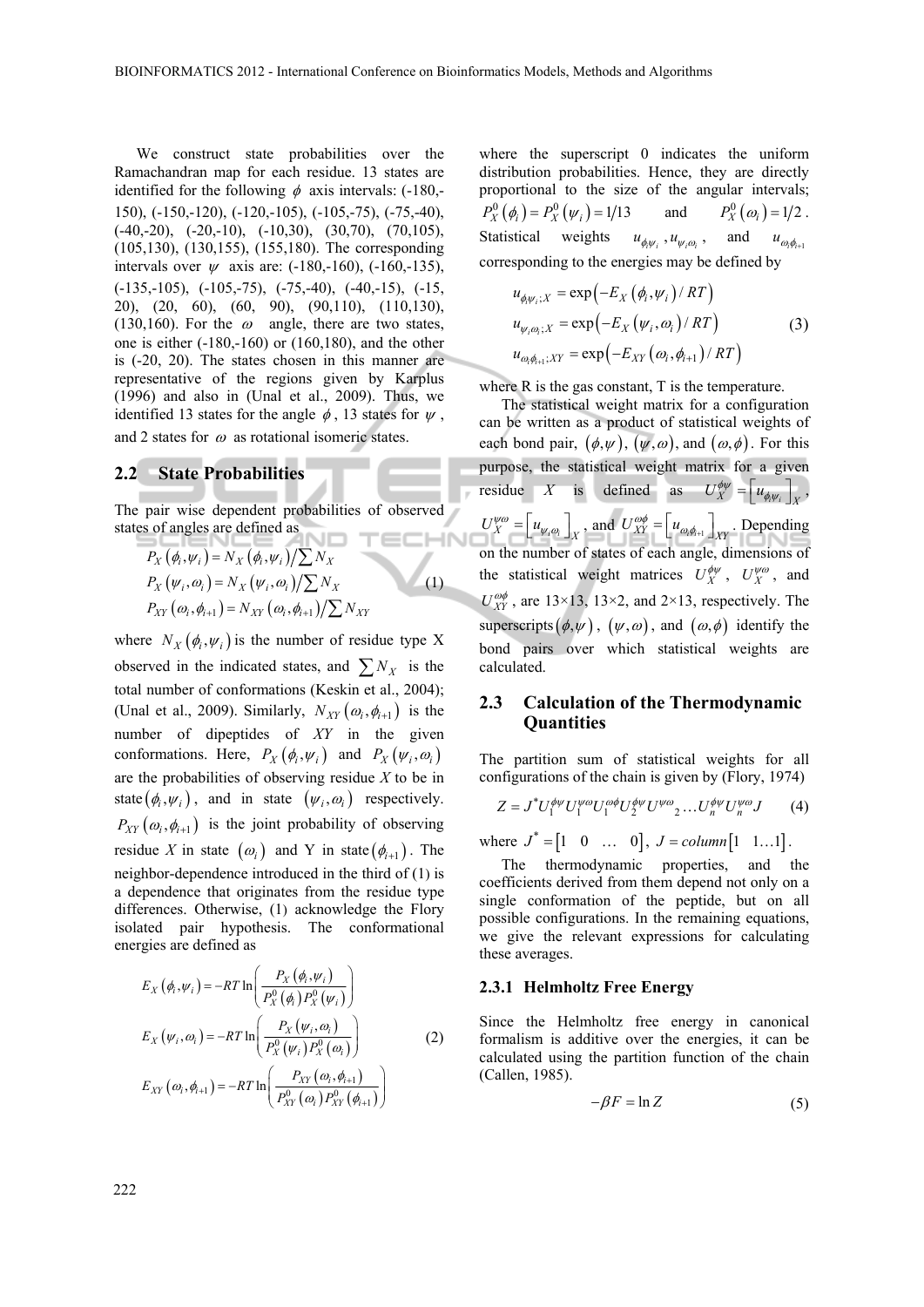where,  $\beta = 1/kT$ .

### **2.3.2 Mean Energy**

The average energy is given by

$$
E = -\frac{d}{d\beta} \left( \ln Z \right) = -\frac{1}{Z} \frac{dZ}{d\beta} \tag{6}
$$

The matrix multiplication formalism of the partition function leads to matrix multiplication scheme of its derivatives in the following way

$$
\frac{dZ}{d\beta} = L^* \left( \prod \hat{U}_i \right) L \tag{7}
$$

where  $L^* = \begin{bmatrix} J^* & 0 \dots 0 \end{bmatrix}$ ,  $L = column \begin{bmatrix} 0 & \dots & 0 & J \end{bmatrix}$ 

and  $\hat{U}$  is the super matrix whose elements are matrices

$$
\hat{U} = \begin{bmatrix} U & U'_{\beta} \\ 0 & U \end{bmatrix}
$$
(8)  
S  

$$
U'_{\beta} = \frac{dU}{d\beta}
$$
(9)

Therefore, the mean energy can be obtained using the following multiplication scheme

$$
E = -\frac{1}{Z}L^* \left( \prod G_i \right) L \tag{10}
$$

where

$$
G_i = \begin{bmatrix} U & U'_{\beta} \\ 0 & U \end{bmatrix}_i \tag{11}
$$

#### **2.3.3 Entropy**

The entropy of the chain can be expressed in terms of Z and its derivatives with respect to β. Following the equality  $S/k = \beta^2 dF/d\beta$ , is obtained.

$$
\frac{S}{k} = \beta^2 \left( \frac{1}{\beta^2} \ln Z - \frac{1}{\beta} \frac{\partial \ln Z}{\partial \beta} \right) = \ln Z + \beta E \tag{12}
$$

Using the matrix multiplication formalism of *Z* and its first derivative with respect to  $\beta$ , the entropy can be calculated as

$$
\frac{S}{k} = \ln\left(J^*\left(\prod U_i\right)J\right) - \beta \frac{L^*\left(\prod G_i\right)L}{J^*\left(\left[\prod U_i\right]\right)J}
$$
\n(13)

#### **2.3.4 Heat Capacity**

The heat capacity is one of the most important properties of the proteins, both native and denatured.

When force acting on the chain is taken as zero, denoted below by the subscript  $f = 0$ , the heat capacity can be calculated as

$$
C_{f=0} = \left(\frac{\partial E}{\partial T}\right)_{f=0} = k\beta^2 \frac{\partial^2 \ln Z}{\partial \beta^2}
$$
 (14)

Similar to (7), second derivative can be obtained as

$$
\frac{\partial^2 Z}{\partial \beta^2} = M^* \left( \prod \hat{U}_i \right) M \tag{15}
$$

where 
$$
M^* = \begin{bmatrix} J^* & 0 \dots 0 & 0 \dots 0 & 0 \dots 0 \end{bmatrix}
$$
 and

$$
M = column[0...0 \quad 0...0 \quad 0...0 \quad J],
$$
 and

 $\hat{U}$ 

$$
\hat{j} = \begin{bmatrix} U & U'_{\beta} & U'_{\beta} & U''_{\beta} \\ 0 & U & 0 & U'_{\beta} \\ 0 & 0 & U & U'_{\beta} \\ 0 & 0 & 0 & U \end{bmatrix}
$$
 (16)

$$
U_{\beta} = \frac{dU}{d\beta}, U_{\beta}^* = \frac{\partial^2 U}{\partial \beta^2}
$$
 (17)

NK The second derivative of ln *Z* on the right hand side of the equation is written in terms of the first and second derivatives of the partition function:

$$
\frac{\partial^2 \ln Z}{\partial \beta^2} = -\frac{1}{Z^2} \left( \frac{\partial Z}{\partial \beta} \right)^2 + \frac{1}{Z} \left( \frac{\partial^2 Z}{\partial \beta^2} \right)
$$
(18)

Hence the heat capacity to be calculated by the matrix notation

$$
C_{f=0} = k\beta^2 \left\{ -\left[ \frac{L^* \left( \prod \hat{U}_i \right) L}{J^* \left( \prod U_i \right) J} \right]^2 + \left[ \frac{M^* \left( \prod \hat{U}_i \right) M}{J^* \left( \prod U_i \right) J} \right] \right\}
$$
(19)

## **3 RESULTS**

In this section, the free energy, energy, entropy, and heat capacity of peptides of different sizes ranging from 10 to 800 amino acids are calculated using the RIS model, over a temperature range of 200-700 K. Table 1 lists the protein set taken from the PDB.

The variation of the free energy, energy, entropy and heat capacity is evaluated by repeating the calculations. Results are presented in Figure 2.

The curves shown in the four panels of Figure 2 are not independent from each other, and are related by the thermodynamic relations given by (5), (6), (12), and (14). It is seen that the curves in the figures all scale with the number of residues N.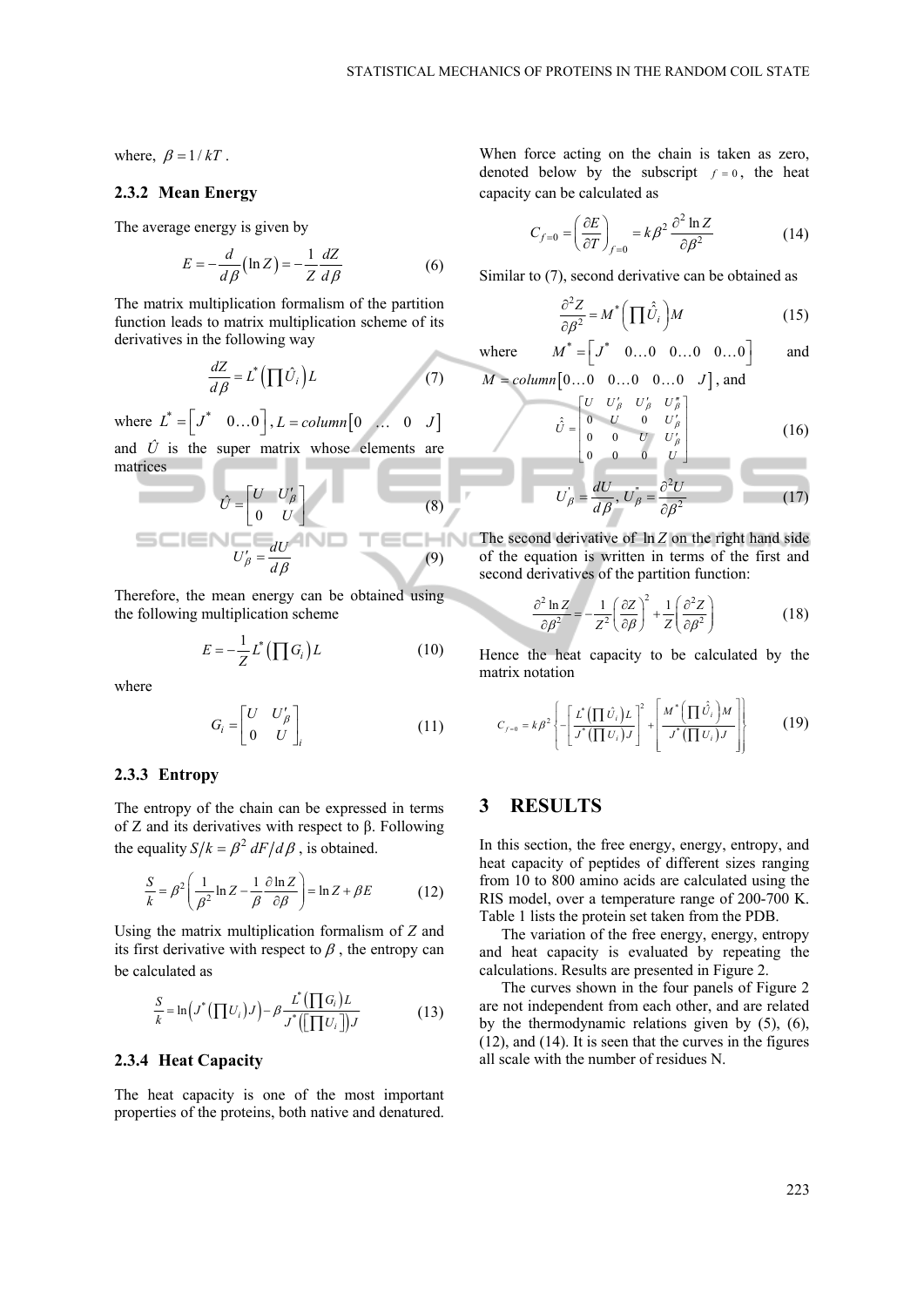

Figure 2: (a) The free energy as a function of temperature, T, for different length proteins. (b) energy as a function of T. (c) entropy as a function of T. (d) heat capacity as a function of T. The curves in parts  $(a)$ , $(b)$ , and  $(c)$  are ordered from top to bottom represent proteins with the following numbers of residues: 10, 40, 120, 160, 226, 349, 408, 456, 545, and 802, respectively. In part (d) they are in reverse order.

In order to find analytical functions that will give the curves shown in Figure 2, we first chose an analytical form for the heat capacity as

$$
C_{f=0}(T,N) = NT^3 \left( Ae^{BT} + Ce^{DT} \right) \tag{20}
$$

keeping in mind the thermodynamic postulates. We inspired the Debye model of heat capacity in a solid that shows the dependence of  $T^3$ . Then, by integration subject to the conditions imposed by (5),  $(6)$ ,  $(12)$ , and  $(14)$ , we obtain the remaining thermodynamic functions as given in Eqs. (21)-(23). We obtain the coefficients of (20)-(23) by curve fitting as  $A = 1.5 \times 10^{-6}$  kJoules/K<sup>4</sup> mol,  $B = -7.2 \times 10^{-3}$  1/K,  $C = 2.6 \times 10^{-5}$  kJoules/K<sup>4</sup> mol,  $D = -2.3 \times 10^{-2}$  1/K, and  $E = -4083$  kJoules/mol.

## **4 CONCLUSIONS**

The use of the RIS model depends critically on two items: (i) the choice of the states, and (ii) the choice of the database with which the probabilities of these states are evaluated. The states are described in

terms of the populated regions on the Ramachandran map, and the possible states for the  $\phi$  and  $\psi$  angles of different amino acids are determined following the work of Karplus (Karplus, 1996). In order to apply the RIS model, however, the states available to the torsion angles  $\phi$ ,  $\psi$ , and  $\omega$  are required separately. The state space is obtained in our formulation as 13 states for  $\phi$  and 13 states for  $\psi$ , and two states for  $\omega$ . Evaluation of the probabilities follows the choice of the state space. For proof of principle, we used a coil library for the determination of the probabilities. One could alternatively construct a databank of known denatured proteins, or a subset of them depending on the nature of the investigation. Once the states are determined, the RIS model is independent of the databases used. We observed that the per residue thermodynamic properties of proteins in the random coil state scales only with the temperature. While entropy and energy increases with the temperature, free energy decreases. Heat capacity represents a decrease around 340 Kelvin that implies an energy barrier for a possible transition state. The explicit expressions that we determined for the thermodynamic functions form a thermodynamically consistent set which may be used to obtain other thermodynamic potentials by applying the known Legendre transformation techniques (Callen, 1985).



Figure 3: Comparison of (a) free energy, (b) mean energy, (c) entropy, and (d) heat capacity estimates. Exact values are calculated by matrix multiplication scheme, estimated values are calculated by fundamental relation. The lengths of chains are shown on each curve.

$$
S(T, N) = \frac{AD^3Ne^{BT}(B^2T^2 - 2BT + 2) + CB^3Ne^{DT}(D^2T^2 - 2DT + 2)}{B^3D^3} - 2N\left(\frac{A}{B^3} + \frac{C}{D^3}\right)
$$
(21)

$$
F(T, N) = -\frac{AD^{3}Ne^{BT}(B^{2}T^{2} - 4T + \frac{6}{B}) + CB^{3}Ne^{DT}(D^{2}T^{2} - 4T + \frac{6}{D})}{B^{3}D^{3}} + 2NT\left(\frac{A}{B^{3}} + \frac{C}{D^{3}}\right) + EN
$$
\n(22)